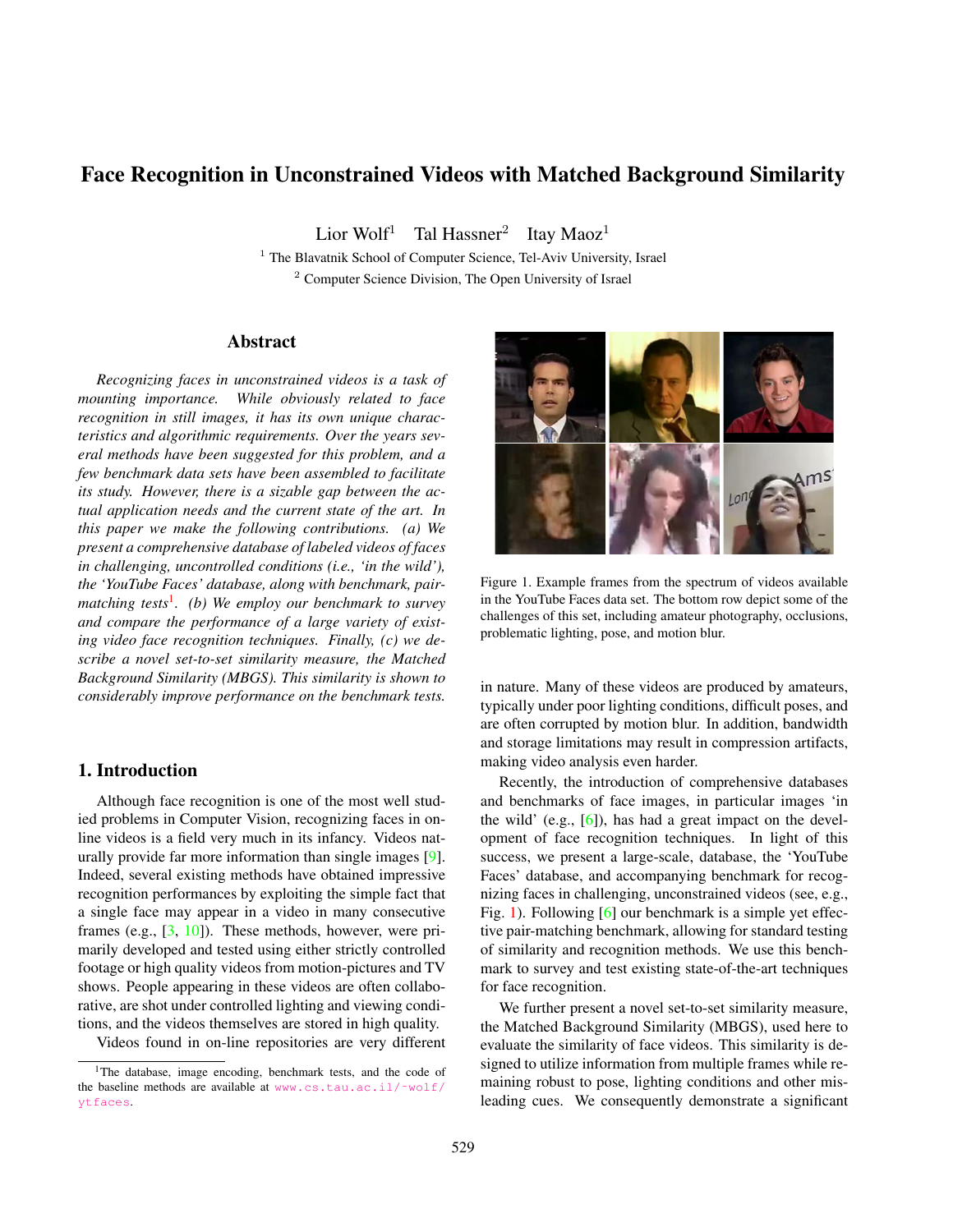<span id="page-1-1"></span>boost in accuracy over existing methods.

### 2. Previous work

Early work in video face recognition includes [\[11\]](#page-5-4) which use manifolds to represent the time varying appearances of faces and [\[13\]](#page-5-5) who focus on real-time face recognition in videos. More recently [\[3,](#page-5-1) [14\]](#page-5-6) focus on the task of aligning subtitle information with faces appearing in TV shows. In [\[10\]](#page-5-2) faces appearing in a TV show were clustered according to subject identity across 11 years of broadcast. Searching through people in surveillance videos [\[12,](#page-5-7) [16\]](#page-5-8) is related to recognition from web videos.

Set-to-set similarities. Frames of a video showing the same face, are often represented as sets of vectors, one vector per frame. Thus, recognition becomes a problem of determining the similarity between vector sets, which can be modeled as distributions  $[12]$ , subspaces  $[24, 26]$  $[24, 26]$  $[24, 26]$ , or more general manifolds [\[7,](#page-5-11) [11,](#page-5-4) [19\]](#page-5-12). Different choices of similarity measures are then used to compare two sets [\[19,](#page-5-12) [20,](#page-5-13) [24\]](#page-5-9). The MBGS approach described in this paper differs in that it models a set by a combination of a classifier and the set itself. At its core, the similarity is asymmetric and uses the classifier of one set to determine whether the vector set of another set is more similar to the first set or to a preselected subset background set. It is thus related to a recent family of similarities [\[15,](#page-5-14) [22,](#page-5-15) [23\]](#page-5-16) based on a background set of examples and which employ classifiers.

The first recent background similarity method to emerge is the One-Shot-Similarity  $(OSS)$   $[21, 22]$  $[21, 22]$  $[21, 22]$ . Given two vectors  $x_1$  and  $x_2$ , their OSS score is computed by considering a training set of background sample vectors B. This set of vectors contains examples of items different from both  $x_1$ and  $x_2$ , and which are otherwise unlabeled. First, a discriminative model is learned with  $x_1$  as a single positive example and B as a set of negative examples. This model is then applied to the second vector,  $x_2$ , obtaining a classification score. In [\[21\]](#page-5-17) an LDA classifier was used, and the score is the signed distance of  $x_2$  from the decision boundary learned using  $x_1$  (positive example) and  $B$  (negative examples). A second such score is then obtained by repeating the same process with the roles of  $x_1$  and  $x_2$  switched: this time, a model learned with  $x_2$  as the positive example is used to classify  $x_1$ , thus obtaining a second classification score. The symmetric OSS is the sum of these two scores.

#### 3. The Matched Background Similarity

A set-to-set similarity designed for comparing the frames of two face-videos, must determine if the faces appearing in the two sets are of the same subject, while ignoring similarities due to pose, lighting, and viewing conditions. In order to highlight similarities of identity, we train a discriminative classifier for the members of each video sequence. Do-

```
Similarity = MBGS(X_1, X_2, B)
B_1 = Find_Nearest_Neighbors(X_1, B)
Model1 = train(X_1, B_1)Confidences1 = classify (X_2, \text{Model1})Sim1 = stat(Confidences1)
B_2 = Find_Nearest_Neighbors(X_2, B)
Model2 = train(X_2, B_2)Confidences2 = classify(X_1, Model2)
Sim2 = stat(Confidences2)
Similarity = (Sim1+Sim2)/2
```
<span id="page-1-0"></span>

ing so allows us the freedom to choose the particular type of classifier used, but more importantly, provides us with the opportunity to train a classifier using a 'negative' set selected to best represent misleading sources of variation. This negative set is selected from within a large set of background videos put aside for this purpose. For example, in our benchmark, the video sequences in the training splits are used as the background set (see Sec. [4\)](#page-2-0).

Assume a set  $B = \{b_1, \ldots, b_n\}$  of background samples  $b_i \in \mathbb{R}^d$ , containing a large sample of the frames in a 'background-videos' set, encoded using a feature transform (e.g., LBP [\[8\]](#page-5-18)). Given two videos,  $X_1$  and  $X_2$ , likewise represented as two sets of feature vectors in  $\mathbb{R}^d$ , we compute their MBGS as follows (Fig. [2\)](#page-1-0). We begin by locating for each member of  $X_1$ , its nearest-neighbor in B. We aggregate all these matched frames discarding repeating ones. If the size of the resulting set of nearest frames is below a predetermined size  $C$ , we move on to the 2nd nearest neighbor and so on until that size is met, trimming the set of matches in the last iteration such that exactly  $C$  frames are collected. This set, call it  $B_1 \subset B$ ,  $|B_1| = C$ , is the set of background samples matching the vectors in  $X_1$ . Provided that this set does not contain images of the same individual appearing in  $X_1$ ,  $B_1$  captures similarities to members of  $X_1$  resulting from factors other than identity. We now train a discriminative classifier (e.g., SVM) to distinguish between the two sets  $X_1$  and  $B_1$ . A key observation is that the resulting discriminative model is trained to distinguish between *similar* feature vectors representing *different* identities.

Using the model, we now classify all members of  $X_2$  as either belonging to  $X_1$  or  $B_1$ . For each member of  $X_2$  we thus obtain a measure of classification confidence. These confidence values can be, for example, the signed distances from the separating hyperplane when using an SVM classifier. Each such confidence value reflects the likelihood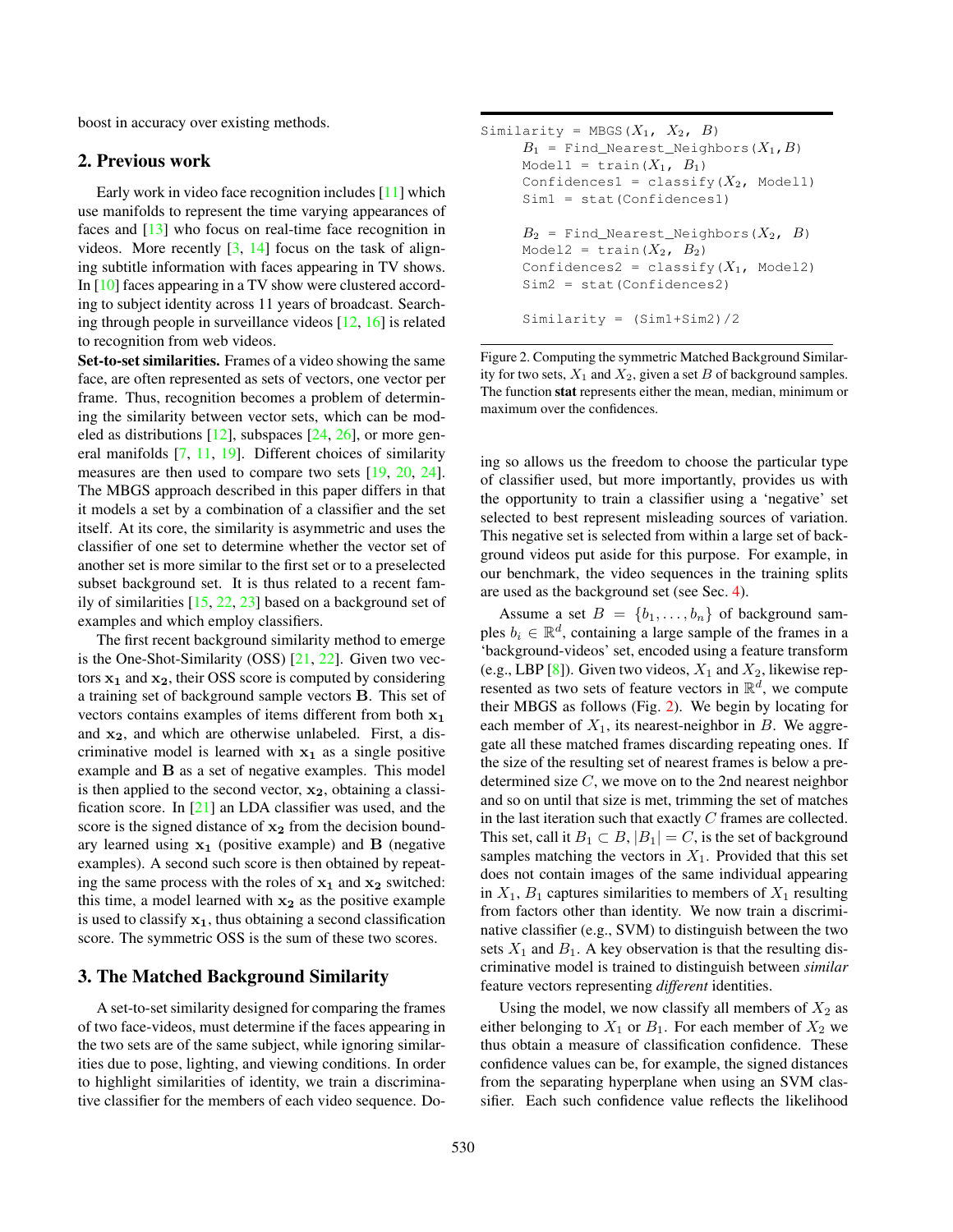<span id="page-2-2"></span>that a member of  $X_2$  represents the same person appearing in  $X_1$ . We take the mean (or alternatively, the median, the minimum, or the maximum) of all these values, obtained for all of the members of  $X_2$  as the *one-sided MBGS*. This provides a global estimate for the likelihood that  $X_2$  represents the same person appearing in  $X_1$ . The final, two-sided MBGS is obtained by repeating this process, this time reversing the roles of  $X_1$  and  $X_2$  and selecting a set  $B_2 \subset B$ ,  $|B_2| = C$  of background samples matching the members of  $X_2$ . The average of the two one sided similarities is the final MBGS score computed for the video pair.

## 4. The 'Youtube Faces' set and benchmark

In designing our video data set and benchmarks we follow the example of the 'Labeled Faces in the Wild' (LFW) image collection [\[6\]](#page-5-3). Specifically, our goal is to produce a large scale collection of videos along with labels indicating the identities of a person appearing in each video. In addition, we publish benchmark tests, intended to measure the performance of video pair-matching techniques on these videos. Finally, we provide descriptor encodings for the faces appearing in these videos, using well established descriptor methods. We next describe our database assembling process and associated benchmark tests.

Collection setup We begin by using the 5, 749 names of subjects included in the LFW data set [\[6\]](#page-5-3) to search YouTube for videos of these same individuals. The top six results for each query were downloaded. We minimize the number of duplicate videos by considering two videos' names with edit distance less than 3 to be duplicates. Downloaded videos are then split to frames at 24fps. We detect faces in these videos using the VJ face detector [\[17\]](#page-5-19). Automatic screening was performed to eliminate detections of less than 48 consecutive frames, where detections were considered consecutive if the Euclidean distance between their detected centers was less than 10 pixels. This process ensures that the videos contain stable detections and are long enough to provide useful information for the various recognition algorithms. Finally, the remaining videos were manually verified to ensure that (a) the videos are correctly labeled by subject, (b) are not semi-static, still-image slide-shows, and (c) no identical videos are included in the database.

The screening process reduced the original set of videos from the 18, 899 originally downloaded (3, 345 individuals) to 3, 425 videos of 1, 595 subjects. An average of 2.15 videos are available for each subject (See Table [1](#page-2-1) for a distribution of videos per subject). The shortest clip duration is 48 frames, the longest clip is 6, 070 frames, and the average length of a video clip is 181.3 frames.

<span id="page-2-1"></span>

| videos<br>Ħ.                  | $\mathbf{1}$ |  |  |  |
|-------------------------------|--------------|--|--|--|
| # people   591 471 307 167 51 |              |  |  |  |

Table 1. YouTube faces. Number of videos available per subject.

Database encodings All video frames are encoded using several well-established, face-image descriptors. Specifically, we consider the face detector output in each frame. The bounding box around the face is expanded by 2.2 of its original size and cropped from the frame. The result is then resized to standard dimensions of  $200 \times 200$  pixels. We then crop the image again, leaving  $100 \times 100$  pixels centered on the face. Following a conversion to grayscale, the images are aligned by fixing the coordinates of automatically detected facial feature points [\[2\]](#page-4-0), and we apply the following descriptors: Local Binary Patterns (LBP) [\[8\]](#page-5-18), Center-Symmetric LBP (CSLBP) [\[5\]](#page-5-20) and Four-Patch LBP [\[21\]](#page-5-17).

<span id="page-2-0"></span>Benchmark tests Following the example of the LFW benchmark, we provide standard, ten-fold, cross validation, pair-matching ('same'/'not-same') tests. Specifically, we randomly collect 5, 000 video pairs from the database, half of which are pairs of videos of the same person, and half of different people. These pairs were divided into 10 *splits*. Each split containing 250 'same' and 250 'not-same' pairs. Pairs are divided ensuring that the splits remain subjectmutually exclusive; if videos of a subject appear in one split, no video of that subject is included in any other split. The goal of this benchmark is to determine, for each split, which are the same and which are the non-same pairs, by training on the pairs from the nine remaining splits. We note that this split design encourages classification techniques to learn what makes faces similar or different, rather than learn the appearance properties of particular individuals.

One may consider two test protocols. First, the *restricted* protocol limits the information available for training to the same/not-same labels in the training splits. This protocol is the one used in this paper. The *Unrestricted* protocol, on the other hand, allows training methods access to subject identity labels, which has been shown in the past to improve recognition results in the LFW benchmark [\[15\]](#page-5-14).

#### 5. Experiments

We test the performance of several baseline face recognition methods and compare them to the MBGS described in this paper. Several types of methods were considered. One group consists of methods employing comparisons between pairs of face images taken from the two videos. Another group uses algebraic methods such as distances between projections. Such methods often appear in the literature as methods of comparing vector sets, particularly sets of face images. A third group includes the Pyramid Match Kernel and the Locality-constrained Linear Coding methods, which were proven extremely effective in comparing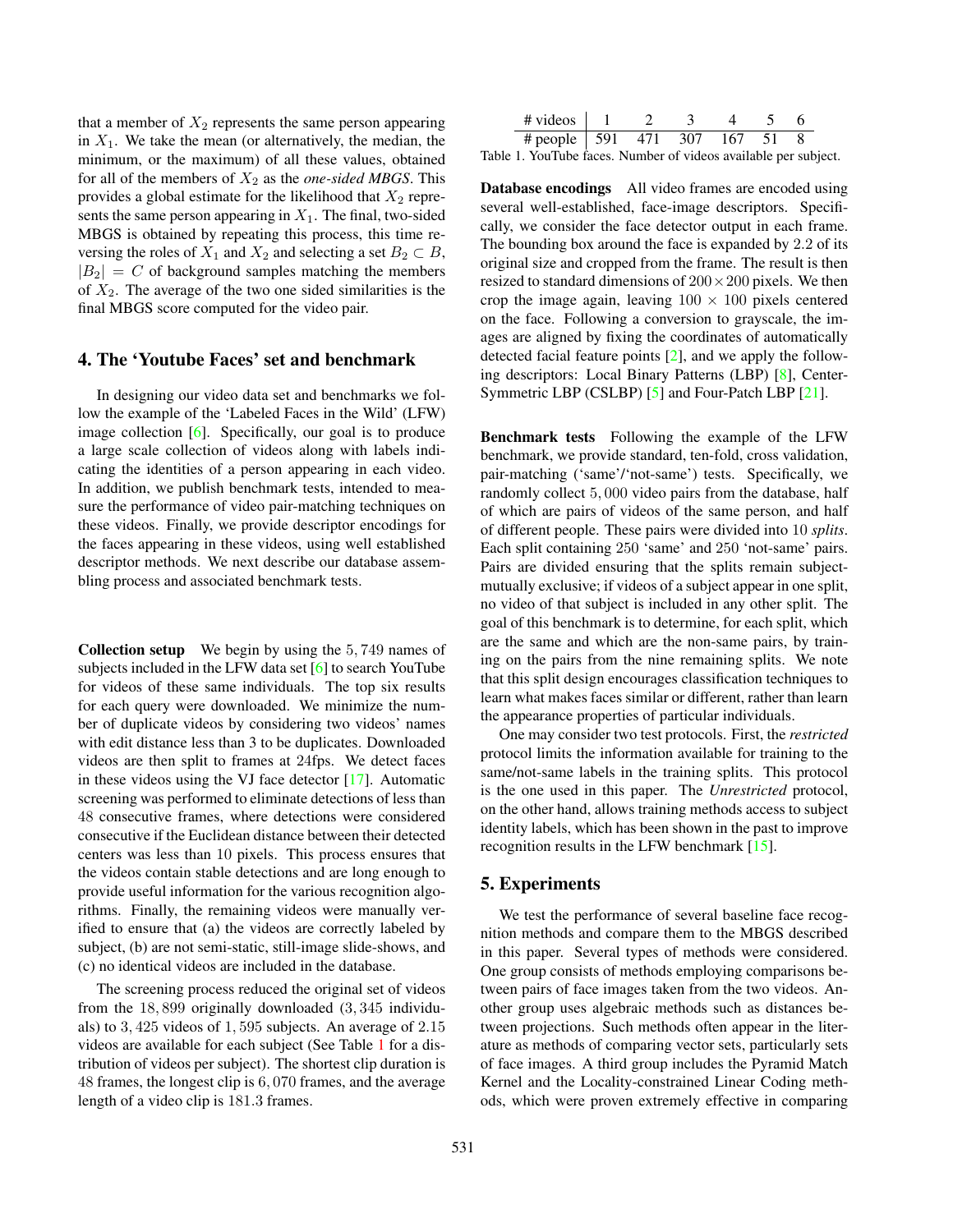<span id="page-3-0"></span>sets of image descriptors. We also include the performance obtained by using the straightforward heuristic of detecting an approximately frontal pose in each sequence and using this image to represent the entire set when comparing two videos. We next expand on these methods, and relate specific experiments to the rows of Table [2.](#page-5-21)

1. All pairs comparisons. Each video is represented by a set of vectors, each one produced by encoding the video frames using one of a number of existing face descriptors. Let  $X_1$  be the matrix whose columns are the encoding of the frames of one video, and let  $X_2$  be the corresponding matrix for the other video. We compute a distance matrix D where  $D_{ij} = ||X_1(:, i) - X_2(:, j)||$ ,  $X_1(:, i)$  denotes the i-th column of matrix  $X_1$ . Four basic similarity measures are then computed using  $D$ : the minimum of  $D$ , the average distance, the median distance, and the maximal distance. In addition we also compute the 'meanmin' similarity in which for each image (of either set) we match the most similar image from the other set and consider the average of the distances between the matched pairs.

2. Pose based methods. Presumably, the easiest image to recognize in each image set is the one showing the face in a frontal pose. We therefore locate the frontal-most pose in each sequence by using the web API of face.com to obtain the three rotation angles of the head. Comparing two sequences then involves measuring the similarity between the descriptors of the representative frames of the two videos.

Another baseline method uses one face image from each sequence by considering pairs of images with the smallest head rotation angle between them. Rotation is estimated from each image as before and all frames from one sequence are compared to all frames from the other sequence. 3. Algebraic methods. Algebraic methods view each matrix  $X_1$  or  $X_2$  as a linear subspace that is spanned by the columns of the matrix. A recent work  $[20]$  provides an accessible summary of large number of such methods. Many of the methods are based on the analysis of the principle angles between the two subspaces.

Let  $U_k$ ,  $k = 1, 2$  be any orthogonal basis for the subspace spanned by the columns of  $X_k$ . The SVD of  $U_1^{\top} U_2 =$  $WSV^{\top}$  provides the principle angles between the column subspaces of the two matrices  $X_1$  and  $X_2$ . Specifically, the inverse cosine of the diagonal of  $S$  are the principle angles, i.e.,  $S = diag(cos \theta)$ , where  $\Theta$  is the vector of principle angles of  $X_1$  and  $X_2$ . Note that this vector is sorted from the least angle to the largest.

Several distances are defined based on these notations: The max correlation is defined by the minimal angle  $\theta(1)$ ; The projection metricis given by  $||U_1U_1^{\top} - U_2U_2^{\top}||_F =$  $||\sin\Theta||$ ; The norm  $||U_1^\top U_2||_F$  seems to be relatively effective; Finally, the Procrustes metric [\[1\]](#page-4-1) is computed from the vector-norm  $||\sin(\Theta/2)||$  (here and above, the sin of a vector is taken element by element).

Care should be taken when the number of frames differs between the sequences or if the number of samples is larger than the dimensionality of the representation. It is a good practice to restrict  $U_1$  ( $U_2$ ) to be the first r singular vectors of the subspace spanned by the columns of  $X_k$ . This is justified by the fact that the projections  $U_k U_k^{\top}$ ,  $k = 1, 2$ provide the closest possible projection by a rank  $r$  projection to the vectors of  $X_k$ . In our experiments we found the value of  $r = 10$  to provide relatively good performance.

The last algebraic method we compare to is the CMSM method  $[27]$ . This method utilizes a training set and is essentially a max correlation method after the vectors have been projected to the subspace spanned by the smallest eigenvectors of the matrix that is the sum of all projection matrices of the training set. The projection is followed by a normalization step and an orthogonalization step. Lastly, the max correlation, sometimes called MSM, is computed as the score. Alternatively, as is done in the code made available by the authors  $[27]$ , the average of the largest  $t = 10$  canonical correlations can be used.

4. Non-algebraic Set methods. We next consider methods that have emerged as effective ways to represents sets, not necessarily in the context of computer vision.

The Pyramid Match Kernel (PMK) [\[4\]](#page-5-23) is an effective kernel for encoding similarities between sets of vectors. PMK represents each set of vectors as a hierarchical structure ('pyramid') that captures the histogram of the vectors at various levels of coarseness. The cells of the histograms are constructed by employing hierarchical clustering to the data, and the similarity between histograms is captured by histogram intersection. In our experiments, we construct the bins by clustering the nine training splits of each test. This is then applied to the tenth split in order to measure the similarities between the videos in that set.

We also test sparsity based methods, and specifically methods based on locality constrained encoding. In such methods, a face image is represented as a linear combination of a small subset of faces taken from a large dictionary of face images. Sparse representation methods were shown to enable accurate recognition despite of large variations in illumination and even occlusions [\[25\]](#page-5-24).

As far as we know, such methods were not previously used for multi-frame identification. However, similar methods have been used for visual recognition based on sets of visual descriptors. The emerging technique, which we adopt in our experiments, is to represent the set by the maximal coefficients (one coefficient per dictionary vector) over all set elements. In order to maintain a reasonable runtime, in our experiments we employ the LLC method [\[18\]](#page-5-25), in which the sparse coefficients are computed based on the k-nearest dictionary vectors to each set element. The dictionary itself was constructed, as is often the case, by k-means clustering of the training frames.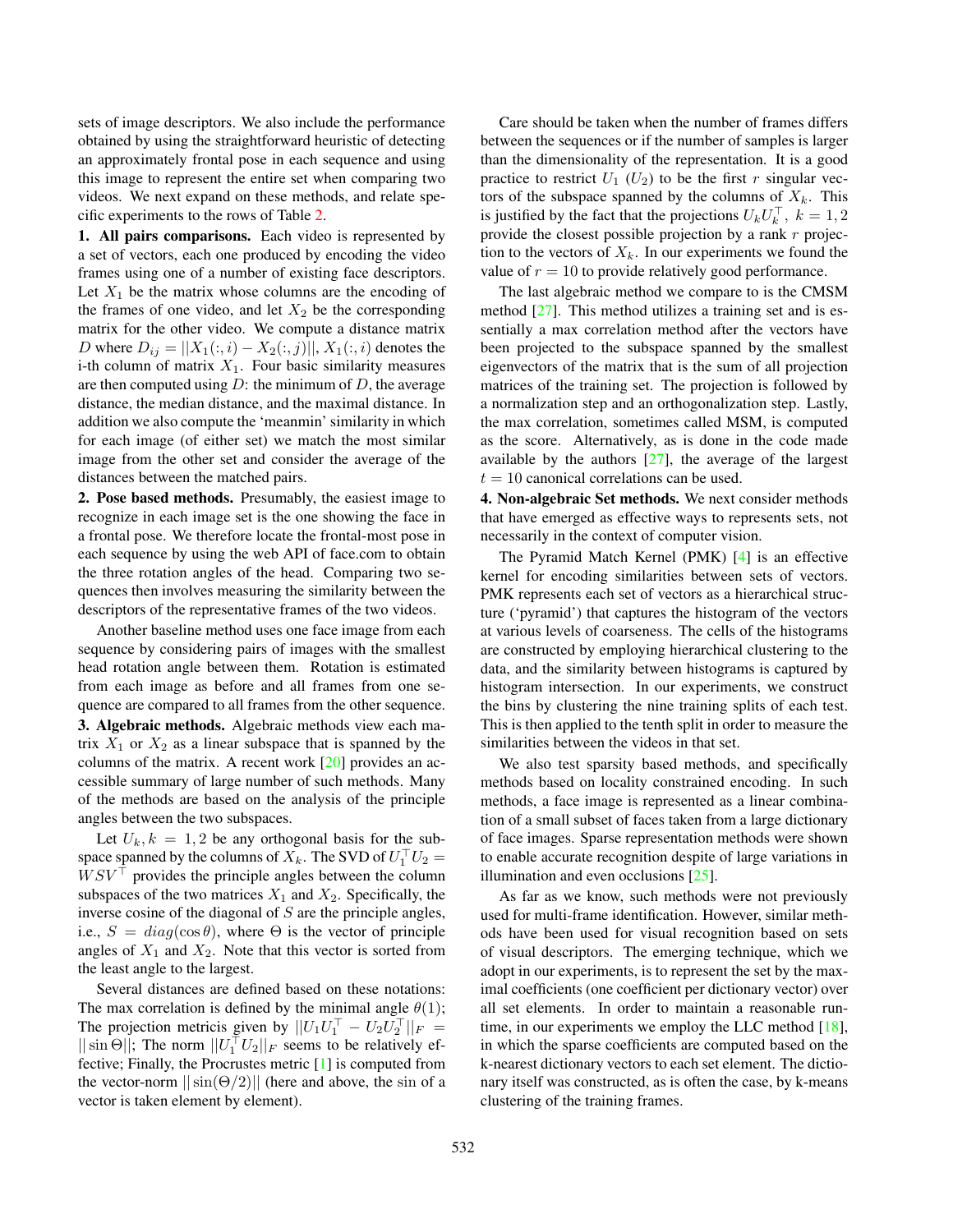

<span id="page-4-2"></span>Figure 3. Success rate for MBGS using the LBP descriptor and the mean statistic as a function of the matched set size parameter C.

5. Matched Background Similarity. In MBGS samples from a large set  $B$  of background samples are matched to each set sample. In our experiments, random 1, 000 frames from each training split were used for this purpose. The matching itself is performed by the smallest L2 metric of the descriptor. Four methods are compared for combining the individual classification scores (there is one per frame in the second set) into one similarity value: mean, median, max and min. To combine the two asymmetric scores, the average of the two scores is always used. A value of  $C = 250$ seems to provide good results. A graph showing the sensitivity of MBGS to this parameter is shown in Figure [3.](#page-4-2) As can be seen, plainly using the entire background set (without matching and selecting) is suboptimal.

Results are presented in Table [2.](#page-5-21) ROC curves of selected methods are presented in Figure [4.](#page-4-3) As detailed in Sec. [4,](#page-2-0) these results were obtained by repeating the classification process 10 times. Each time, we use nine sets for training, and evaluate the results on the tenth set. Results are reported by constructing an ROC curve for all splits together (the outcome value for each pair is computed when this pair is a testing pair), by computing statistics of the ROC curve (area under curve and equal error rate) and by recording average recognition rates  $\pm$  standard errors for the 10 splits.

The results indicate that the newly proposed MBGS method outperforms the existing methods when considering all measures: recognition rate ('accuracy'), area under curve, and equal error rate. The simplest min distance method is a solid baseline. The pose based heuristics, while popular, are not entirely effective. The algebraic methods are not better than the min-distance method. PMK and our adaptation of LLC underperform, although more exploration of their parameter space might improve their results.

To gain further insight into the challenges of the benchmark and the limitations of the current methods, Figure [5](#page-4-4) presents the most confident cases according the variant of the MBGS method based on L2-norm matching and the mean operator. The most confident same-person predictions are of video sequences that are captured at the same scene, and the 'easiest' not-same are where there are multiple dis-



<span id="page-4-3"></span>Figure 4. ROC curves averaged over 10 folds. The plots compare the results obtained for LBP and FPLBP using the baseline mindist and  $||U1^\top U2||_F$  methods and the MBGS method, where the scores are combined by the mean operator.



<span id="page-4-4"></span>Figure 5. Most confident MBGS results (L2 norm, mean operator). The Same/Not-Same labels are the ground truth labels, and the Correct/Incorrect labels indicate whether the method predicted correctly. For example, the top right quadrant displays sameperson pairs that were most confidently labeled as not-same.

criminating factors. The method can sometimes be fooled by motion blur, hats, and variation in illumination.

#### References

- <span id="page-4-1"></span>[1] Y. Chikuse. *Statistics on special manifolds, lecture notes in statistics, vol. 174*. New York: Springer, 2003. [532](#page-3-0)
- <span id="page-4-0"></span>[2] M. Everingham, J. Sivic, and A. Zisserman. "hello! my name is... buffy" - automatic naming of characters in tv video. In *BMVC*, 2006. [531](#page-2-2)